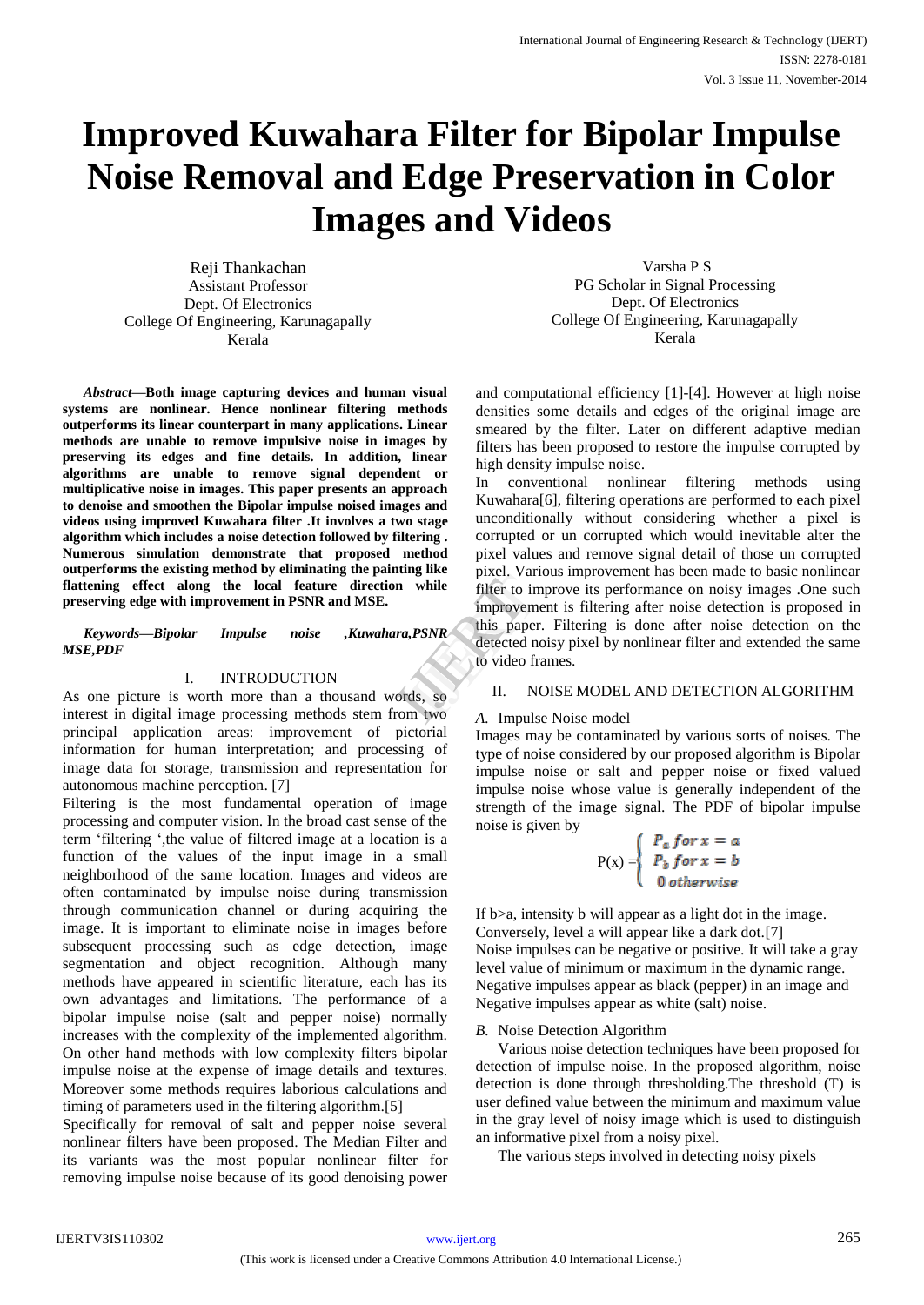Check for pixels with values 0 and 255, which are considered possibly to be noisy pixels for 8-bit monochrome images and video frames.

• For each such pixel consider a 3x3 neighborhood around the pixel.

 Find the arithmetic mean of absolute difference between the identified signal and its neighborhood.

 The arithmetic mean (AM) is then compared with the user defined threshold set to check if signal is noisy or informative.

- 1. If  $AM \geq T$ , the pixel is noisy.
- 2. If  $AM \leq T$ , the pixel is informative.

When the pixel is found to be near borders of image ,the value of pixels are considered as a non-zero value obtained by taking the mean of corner pixels of neighborhood instead of assuming it to be zero.[9]

# III. NON LINEAR FILTER

# A. Kuwahara Filter

The **Kuwahara filter** is a non-linear smoothing filter used in image/video frame processing for adaptive noise reduction. It works by calculating the mean and variance for four sub region as shown in Fig 1.[8]



The arithmetic mean  $m_i(x, y)$  and standard deviation  $\sigma_i(x, y)$  of the four regions centered around a  $pixel(x, y)$  are calculated and used to determine the value of the central pixel. The output of the kuwahara filter is given as

$$
\theta(x,y) = \begin{cases} m_1(x,y) \text{ if } \sigma_1(x,y) = min_i \sigma_i(x,y) \\ m_2(x,y) \text{ if } \sigma_2(x,y) = min_i \sigma_i(x,y) \\ m_3(x,y) \text{ if } \sigma_3(x,y) = min_i \sigma_i(x,y) \\ m_4(x,y) \text{ if } \sigma_4(x,y) = min_i \sigma_i(x,y) \end{cases}
$$

 It means that the central pixel will take the mean value of the area that is most homogenous.Eventhough it smoothens the image but creates a painting like flattening effect along the local features and sharp edges are also blurred.[6]

#### *B. The Proposed Improved Kuwahara Filter*

 The Improved Kuwahara Filter involves noise detection followed by filtering as shown in Block diagram IV B. Instead of applying filter to the whole image /video frame pixels, noisy pixels are identified using noise detection algorithm mentioned in heading II and filter is applied only to noisy pixel. The edges are preserved and the painting like flattening effects are removed. There is increase in PSNR compared to the conventional one.

# IV. BLOCK DIAGRAM

*A.* Conventional Noise Removal using Kuwahara Filter*.*



*B.* The Proposed Improved Kuwahara filter



# V. SIMULATION RESULTS

Among the commonly tested 256-by-256 8-bit color image the one with homogenous region (Lena) and video frame (traffic) were analyzed for different noise density of Bipolar Impulse Noise [2].The parameters used to define the performance of the proposed filter are :

1. PSNR (Peak Signal to Noise Ratio): It is the ratio between the maximum power of signal and the power of corrupting noise that affects the fidelity of representing images/frames.

$$
PSNR = 10 \log_{10} \left( \frac{255^2}{MSE} \right)
$$

2. MSE (Mean Square Error): It is the average squared difference between reference I(x,y) and distorted image /video frame $\hat{\mathbf{I}}$  (x,y).

$$
MSE = \frac{1}{MN} \sum_{i,j=1}^{M,N} [I(i,j) - \hat{I}(x,y)]
$$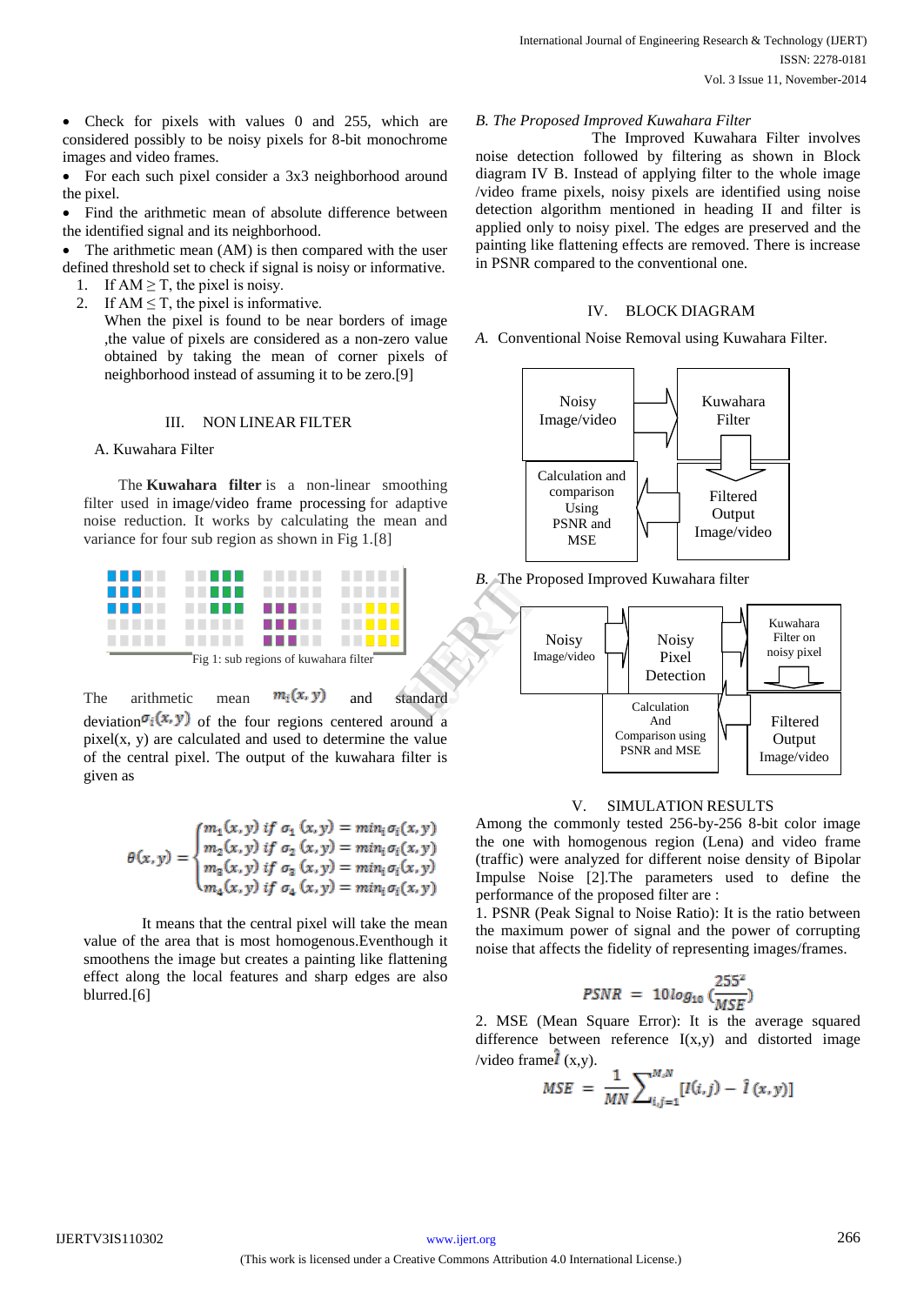

Fig2: Pictorial results for Conventional and Improved Kuwahara Filter on color Lena image (Noise Density =0.3)

j











Fig3: Pictorial results for Conventional and Improved Kuwahara Filter on traffic video frame (Noise Density =0.3)